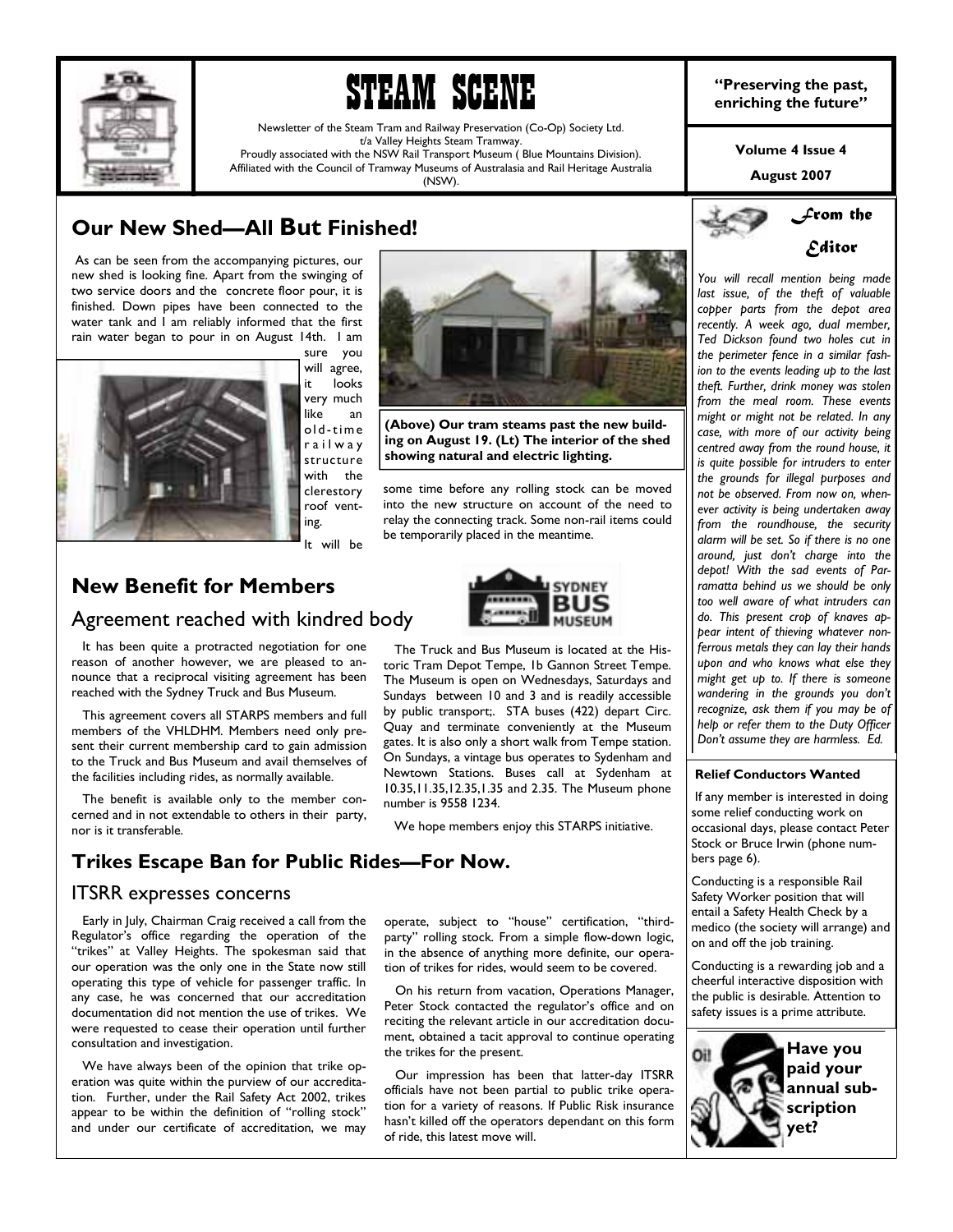## Page 2 **STEAM SCENE**

## **Tribute to The Kogarah-Sans Souci Line—70 years closed.**

*July 4, 2007 saw the 70th anniversary of the closure of the last government steam tram service. The history of the line is fairly well known so I will only summarize the basics. I thought rather, I would concentrate on some of the press comments leading up to the closure and the perceptions of the old tram service, which ranged from totally scathing to outright sentimental.* 



**Opening of the Kogarah-Sans Souci service, 10-9- 1887. Corridor cars and small 0-6-0 railway locomotives inaugurated the service.** 

 Following considerable agitation, the building of the Kogarah-Sans Souci line commenced in December 1886 with the rails reaching Sandringham loop by May 1887. The service opened officially in September 1887 and

commenced at Kogarah station eventually making its way via Rocky Point Road to Sans Souci and thence to Sandringham. After the laying in of a couple of deviations over the years the route mileage totaled 5 miles 45 chains. The track was laid to light railway standards which allowed railway rolling stock to be hauled over the line. The line was opened with small railway engines and corridor carriages however these were eventually replaced by standard tram motors and trailer cars. The service developed rapidly, so much so that by 1925, 9



**By the time the steam trams finished service, they all looked quite decrepit, thus this cartoon. Says**  the painter; "Try a drop of paint?" to which the tram responds, "No thanks, I never touch it!"

motors and 14 cars were required to service the line. A 20 minute headway had evolved with additional trams running in peak hours.

At the close of 1926 several steam tramway systems either closed or in the case of Newcastle, progressively electrified. The Cronulla-Sutherland steam line ceased passenger carrying in 1931.The goods service lingered on until February of the following year. This left Kogarah-Sans Souci as the only remaining government steam tram service.

With the Sydney tram system having been progressively electrified from the late 1890's, the presence of a steam service in the metropolitan area in particular, was seen as being positively antiquated. Moves were made to have the Kogarah service electrified during the 1920's however with the advent of the Great Depression, nothing eventuated in this direction. Never-the-less, pressure continued to have a more modern service as the steam service looked more and more antiquated and thoroughly out of vogue. In the mean time, losses continued to accrue year-by-year.

The decision to go with trolley buses rather than electric trams, was made early in 1936. As can be seen , it had been obvious for some time, that the steam trams' days were numbered. Less important maintenance was let run down with the condition of paint work on motors and cars being a last consideration. The application of an oily rag preserved the paint work on the motors a little better, however the trailer cars deteriorated rapidly as they spent most their days in the open. As can be seen from the photo in this article, they were approaching a state of near dereliction. Such was the condition and perception of the rolling stock, that it provoked the following deprecatory piece of verse in a local newspaper. Whoever wrote it would certainly have greeted the trolley buses with open arms.

|                                                                                                                                                                                            | KOGARAH'S FLYING DIRT-BOX                                                                                                                                                                   |                     |                                                                                                                  |  |
|--------------------------------------------------------------------------------------------------------------------------------------------------------------------------------------------|---------------------------------------------------------------------------------------------------------------------------------------------------------------------------------------------|---------------------|------------------------------------------------------------------------------------------------------------------|--|
|                                                                                                                                                                                            |                                                                                                                                                                                             |                     |                                                                                                                  |  |
|                                                                                                                                                                                            |                                                                                                                                                                                             | (FUIT! FUIT! FUIT!) |                                                                                                                  |  |
|                                                                                                                                                                                            | And in on the rail, with its dust strew trail,<br>This unpainted awful wreck goes,                                                                                                          |                     | Without the least danger? it seems to a stranger,<br>The great screeching tram whistles and blows;               |  |
|                                                                                                                                                                                            | The "Daylight Express" files beside :<br>This beautiful racer, is just out to pace her,<br>"Our own mongrel" with seary hide.                                                               |                     | Wildly rattling along, dirty onal smoke flogging it on,                                                          |  |
|                                                                                                                                                                                            | The rail-gate clanging its bell;<br>Tears on like a black coal from hell.                                                                                                                   |                     | Yet so filthy it seems, as it whistles and acreams.<br>And in great belehing flame, this scandalous shame        |  |
|                                                                                                                                                                                            | At the new fire station it guips with elation ?<br>While the passengers gasp with disgust;<br>He has ewallowed a car full of dust.                                                          |                     | And each poor Abo. knows, if his nostrils won't close,                                                           |  |
|                                                                                                                                                                                            | A lethal-chamber will visit;<br>Dangerous menace-Now isn't it ?                                                                                                                             |                     | It may seem strange that a pup with the mange,<br>This Departmental thing, on which germs and dirt cling,        |  |
|                                                                                                                                                                                            | And crawls the hills on its way;<br>Our visitors ery in dismay.                                                                                                                             |                     | Round the corner it shoots, on its dangerous routes,<br>Where enveloped in dust, and coal-grit, aparks and rust, |  |
|                                                                                                                                                                                            | In flapping flakes beating its sides;<br>While the Parliament House decides #                                                                                                               |                     | So it flutters along while its paint sings a song ?<br>Fills St. George's heds with the sick, maimed and dead,   |  |
| Each clean white clad stranger, steps off the grave danger<br>A really industrious "sweep";<br>And off rattles the wreck, but it leaves around each uccl<br>A nice gritty collar to creep. |                                                                                                                                                                                             |                     |                                                                                                                  |  |
|                                                                                                                                                                                            | Take a train, boat or beast, from a bole in the East,<br>Or choose the worst place since your birth;<br>With the help of Old Nick, I'll defy you to pick,<br>A fithier transport on earth ! |                     |                                                                                                                  |  |
|                                                                                                                                                                                            | It's near a Great City, shi 'tis a great pity.<br>Our M's.P. dea't travel by tram;<br>The balance to give us a tram.                                                                        |                     | As their death or diesass would most probably please,                                                            |  |

 $-MNON$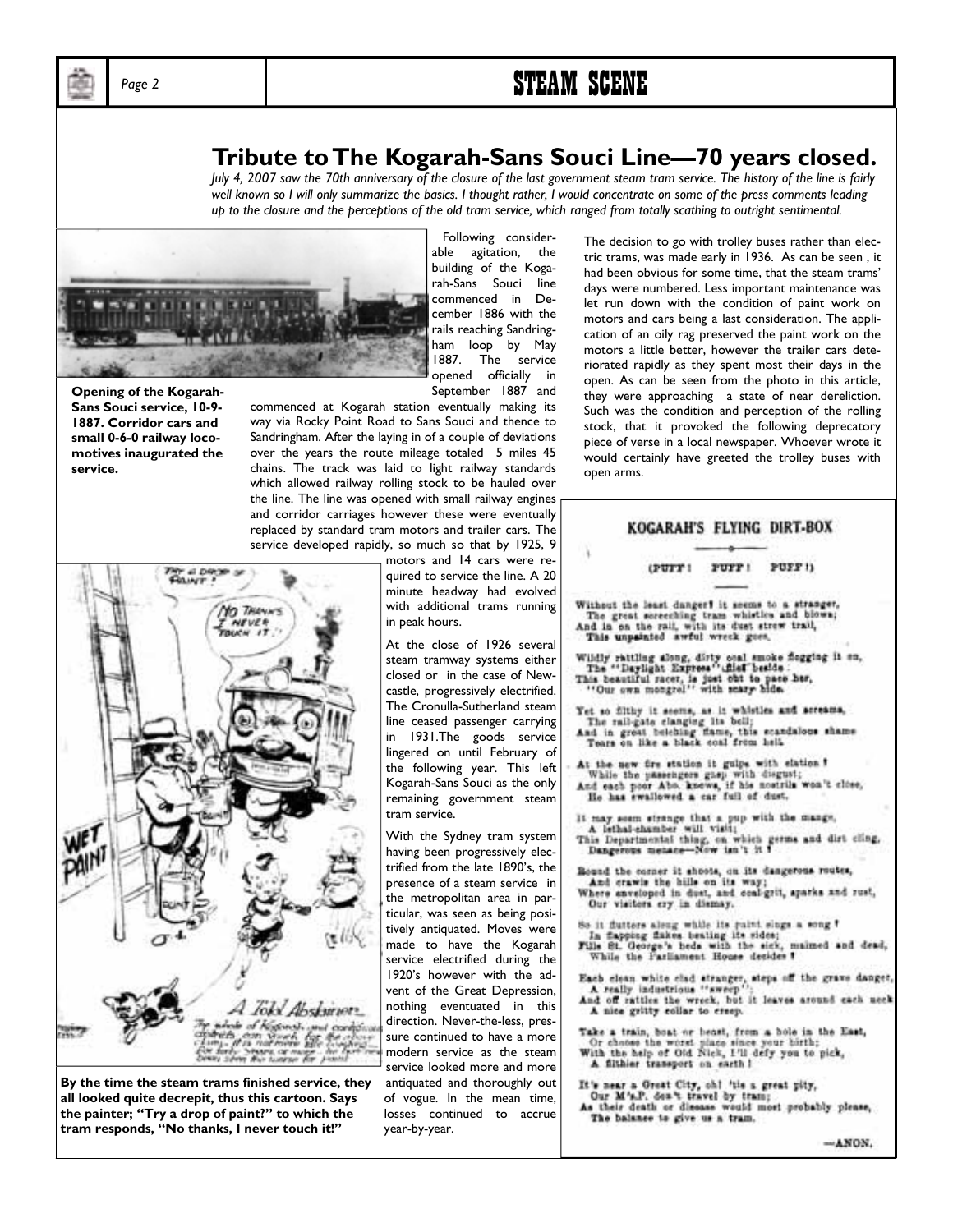### Volume 4 Issue 4 *Page 3*

In mid-March 1936, it was reported: "For many years *an eyesore and a constant source of danger, the old steam trams on the Kogarah-Sans Souci line are to go following public agitation for their removal Work to replace the system with trackless trolley buses will com*mence almost immediately."

 At last July 4 arrived and the big changeover occurred with all due official ceremony and much public acclaim. Some 90,000 people witnessed the changeover. As predicted, the public went crazy. The "Daily Telegraph" of July 5th recorded the scene thus: (Note the top half of the doors are already missing!)

STEAM TRAM SUFFERS

The following recall was featured in "The Times", a local newspaper on July 22, 1937. Here, now that the trams had passed, we find fond sentiment abounding.

*For many years the Kogarah tram has been a feature of the landscape in this district. With the discontinuance of the Cronulla steam tram a* 

*few years*   $ago-$  and the *conversion of the few remaining ones* 

*in Newcastle - to electricity - it inherited the unique distinction of being the only one of its kind in the State. We have never* 

*accorded it the appreciated commensurate with itís peculiar exclusiveness. For oodles of years it has never even been painted. But in spite of the hang-dog appearance which this neglect*  occasioned-it has kept *faith with the people.* 

 *Whoever has made the journey by the tram from Kogarah to Sandringham on a holiday morning with the picnic crowd it always carried, has missed a great* 

deal....children....children....children. And, *always the fishermen with baskets or bags exuding the haunting and distinctive*  aroma of prawns...prawns....prawns...dead *prawns.* 

*correctly, by some subtle quality in the volume of the sound. The wind changing to west or south of west was instantly detected by t h e s a m e means.* 

*The tram had* 

ticed-the way it used to dive out of Prince's Highway *diagonally across South Street on its way to Montgomery Street, was just a little too bad. This was due to a rise in the grade at this point which had to be taken at a good pace or not at all.* 

**Trail car 180B. The decrepi-**

**tude of the paint-work is readily visible on this car.** 





WHEN SOUVENIR-HUNTERS had done their worst to the old Kogarah<br>Sounci steam tram, tearing off doors and breaking windows after it<br>trip in the early hours of yesterday morning, it was a centre of interest to orning, it was a centre of interest to these

#### **FFING** BILI HAS

WILLD LIADI RUIN<br>SOUVENIR-HUNTERS stripped "Puffing Billy," the Kogarah-<br>S Sans Souci steam tram, on its last run early yesterday Sans Souci steam tram, on its last run early yesterday morning.

An attempt was then made to burn the tram, and one compart-<br>ment was badly charred.

was badly c<br>eds of youths<br>by police from<br>line at Sandri us w  $\overline{a}$ were finally pre-<br>Ilfling the tram<br>pham.

Accovenir-hunters tore out the wrenched off the steel doors, and<br>everything portable.<br>e woman, armed with a hammer

chisel, res oved iron handralls to as towel rails.

ver visit) wreaths, and inscrip-<br>sch as "Good Cid Palthful." "Made<br>an," and "Gunn's Gully Express,"<br>m set out at 1 a.m.

superate and "Guatan's Guaty Express,"<br>Iram set out at 1 a.m.<br>Lore than 1000 passengers were cling-<br>to the roofs and running boards of

been heavily greased; the wheels failed to grip, and the tram was backed to the was coupled up.<br>was coupled up.<br>Was coupled up.<br>Hundreds stood in the streets in pyja-

tendersted

On Gray Street grade the lines had

rwds unp<br>rred for U<br>dale-flam the Premier (Mr. Stevens) rday.<br>More than 100,000 people, police<br>ate, choked approaches to Rock

mate, choked approaches to Rockdale<br>Kogarah, and Sans Souci for three hours



 *Its laboured breathing on the hills between Kogarah and Ramsgate could be heard over long distances. Folks as far away as Brighton foretold the weather, more or less* 

*one bad habit which the writer often no-***The passing of the old and the arrival of the new. This well-known photo was taken** 

**1937.** 

**on change-over day, July 4,** 

Such wholesale public vandalism would be unbelievable nowadays. It seemed to be a strange emotive mix of "Old Faithful" sentimentality and good riddance.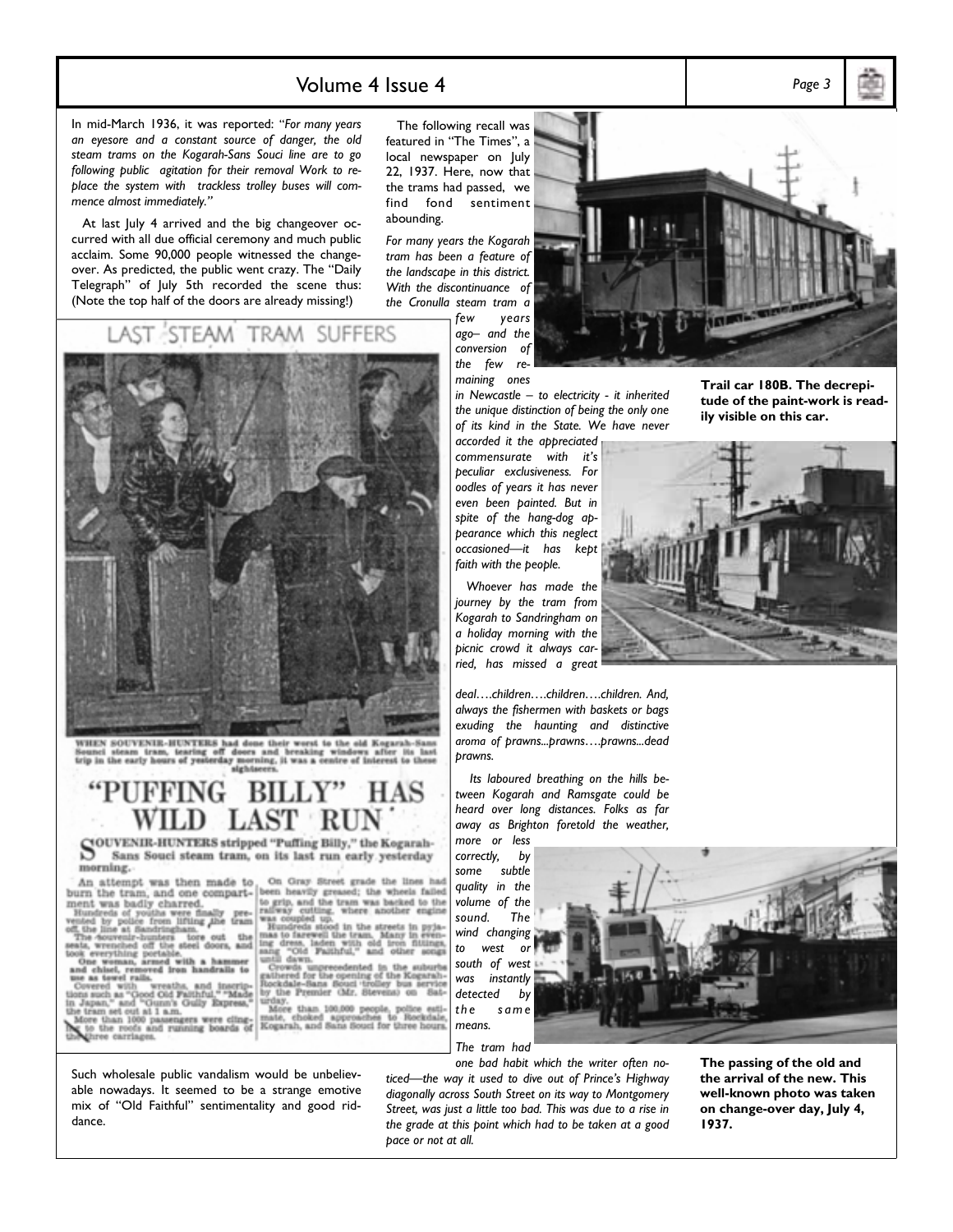Page 4 **STEAM SCENE** 



**Kogarah residents gave this motor a rousing send-off in the early hours of July 4, 1937.** 

(Photo courtesy, "Daily Telegraph" 5-7-37



*This was more or less disconcerting to pedestrians and other road users new to the district. Later on, this peculiarity came to be regarded as just a pleasant little mannerism like Grandpa wiping his whiskers on the table-cloth and unworthy of serious criticism.* 

*However, there is no room for sentiment in modern progress and* 

*the old steam tram at last has made way for the later and more economical method of transport—the trolley bus.*"

 With the passing of the Kogarah-Sans Souci trams, the era of government sponsored steam trams had finished. Their initial introduction to Sydney in 1879 was hailed as an innovation however with the introduction of the electric tram just prior to 1900, they

> were quickly seen as antiquated and consigned as fast as possible to outlying areas to initiate pioneering systems.

> The Parramatta-Redbank Wharf steam tramway was privately owned and lingered on until 31-3-1943. New lightering arrangements and the encampment of the American Forces at nearby Rosehill made the continuance of the goods and the vestigial passenger service impossible.

 The following poem was also published in the local paper as part of a special supplement. The author is unknown.

#### **The Tramís Farewell**

My time has come and the end is here-The job, now it is through,

And on my way, I would like to say,

Just a word or two to you.

For twice a score of years or so, Old King Coal and I-

Have carried the folks most carefully, And now We must say goodbye..

Now if I've clattered and puffed a lot, And smoked 'till all was blue-But to say that I was public pest,<br>is not exactly true.

From Kogarah heights to the water side, When the heat would make one faint-I've climbed the hills with crowded cars, And starved for the want of paint**.** 

In the winter nights in the storming rain, When the way was inky black-The folks I've carried at early morn, I brought them safely back.

In wind and dust and rain and shine-Through Sandringham and back; With never a hitch or accident, I've followed the shiny track.

The little children of years ago, Are men and women grown. And alderman have come and gone-As the changing years have flown. Sans Souci folks and Ramsgate folks-And Sandringham....and so-Were glad of me- came to me -And I carried them to and fro.

And if the smoke from my daily toil Was black- and sometimes rank-? Remember that if I smoked a lot-Clean water was all I drank.

And so my friends in passing on, Without any noise or fuss-I wish you all the best of things, In your brand new trolley bus.

- The Old Steam Tram

 The trolley buses essentially followed the tram route with a couple of deviations and an extension through to Rockdale. They were proudly 50% Australian made and provided a great service. However, even these could not stem the tide of the diesel bus. The trolley buses were eventually discontinued in 1959.

 To commemorate the Kogarah closure, the society is mounting a small display at the depot. This features the commencement of the Sydney steam tram service (including the involvement of Edward Loughry, member Kevin Loughryís grand-father) and the closure of the Kogarah system. Any pieces of memorabilia for loan to the society for the duration of the display, would be greatly appreciated.



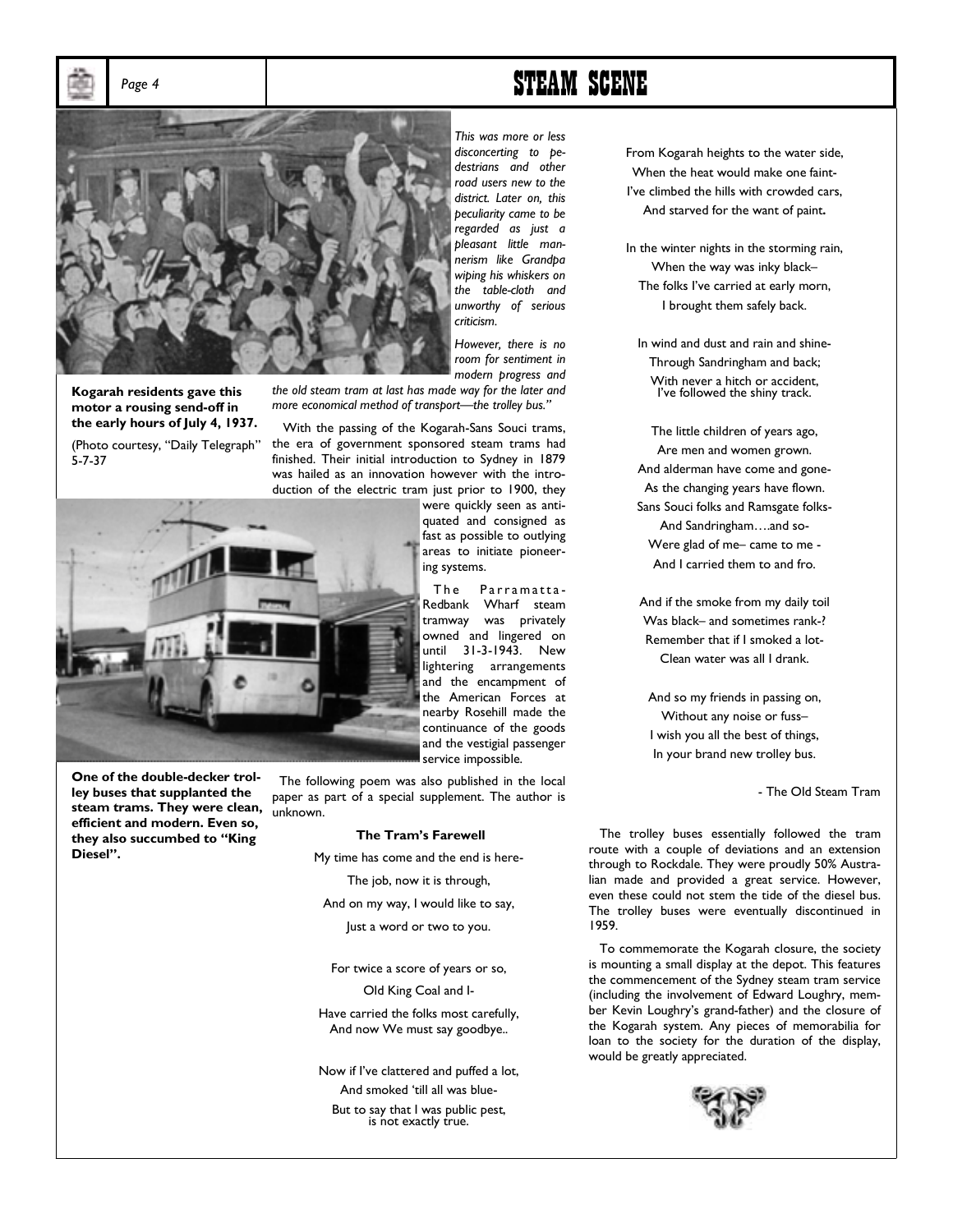## **The Steam Trams of Old Sydney...**

#### **Continuing from last issue's "Steam Tram Cockies Knew the Answers".**

In this issue we follow the story of the steam trams of the late 1800's as written by H.J. Hayman ("Transport Author*ity*") for the Eastern Suburbs Advertizer of 16-9-1948. Mr. Hayman continues with his somewhat romantic review of *the steam trams of the city. Parts have been edited with additional text by the editor, in italics.*

#### **The Steam Trams Were Spotless**

"They were mechanically perfect and brilliantly polished. Before trams left their shed each day, a man with a megaphone would yell: 'Calling all cars.' This was the signal for guards to stand by their trailers for a routine inspection. Every minute detail of the cars was inspected for cleanliness and safety. The steam motors were rigidly examined. The express mail trams did a trial forward and reverse on a circular track before being coupled to the trailers. The employees were also inspected! The seats were dusted, water bottles filled and this, topped off with white steam from the motor, made a cloud like effect.

 *Tram motors at this time were usually operated by a regular crew who took pride in maintaining their charge. As the system grew into the suburbs and more depots appeared, it became necessary for tram stock to be moved around as required. Thus, the personal attention that was lavished on the motors in former times gradually diminished. Whilst tram stock may have been scrupulously looked after in early times, they were still seen by much of the public as dirty, dangerous affairs, despite coke being used for fuel in the City to minimize smoke and smuts. This opinion gathered ground when electric trams began to be introduced.* 

#### **Destination Route Symbols**

 *Prior to the introduction of destination boxes with their coloured blinds, the motors carried the route colour symbol on a metal plate fixed on the front railing of the motor. The destination in writing was shown on a board that was hung lower down on the motorís apron. Destination boards were also displayed on the trailer cars. It is said the colour signs were for the early warning of pointsmen to enable them to set the road for the oncoming tram. Another quite likely explanation is that they aided the high number of illiterate people of the times, to recognize their correct tram to board.* 

The route colour symbols were painted by artists and hung up in the guard's compartment, *in readiness for whatever route the tram was destined for.* They made a brilliant splash of colour.

Mr. Hayman tells us that when the coloured route signs were first introduced people became indignant as the horse omnibus drivers sneered referring to the Coogee Bay trams as 'The Irish jaunting car'. This referred to the green plate carried on the front. The 'adjectival' Irish tram, was a Woollahra bound tram carrying a red and green halved plate on the front. The "Base Wolloper" was a Clovelly tram carrying the army patch halved triangle in red and green. *It should be remembered that in those times there was a lot of furious competition between the trams and the horse bus proprietors. Added to this, sectarian and religious intolerance abounded in all levels of society.* The three ball symbol on a Zetland tram had it known as "The Uncle", referring to the slang for pawn shops.

Several army units had the same colours as Sydney tram routes so the soldiers rode on those trams whose soldiers wore the regimental colours free-on the roof ! (*sic*)

Some of the symbols used are as follows:

B o n d (Aquarium) - Red disk on white field.

Coogee-Green plate

Clovelly-Halved triangle in red and green on white field.

Kensington-White diamond on green field.

Interestingly, the Rifle Range tram that ran to the old Randwick Rifle Range, showed a green target sign. This sign was subsequently transferred as the route symbol for Malabar, *near to which, a new rifle range was located.* 

*Another interesting snippet relayed by Mr. Hayman is that the*  residents of Long Bay did not like their suburb's name because of the connotations to the recently established Long Bay gaol (c.1910). So the district was called 'Malabar' after the wreck of that name.

 Similarly, during the 1914-18 war, public objection was taken to the red cross signs on Leichardt trams, the district being named after the German explorer. *Such was the intensity of anti-German feeling.* 

To popularize the Sydney beaches, the word 'Beach' was added to beach terminal trams. The only exception was 'Clovelly'.

#### **Night Signs**

 To distinguish the trams after dark, a system of coloured lights was used. These were oil or kerosene lamps that had red, green and clear glass. *Additionally, glass plates carrying various symbols were carried for insertion over a clear light. Two Lamps could be displayed. These lamps also featured on other systems that had colours for various destinations. This included Newcastle and Broken Hill.* 

Waverley trams had a single red lamp; Coogee, a single green. Woollahra, (red and green) Railway, (white) Glebe, (two red) Botany, (one green, one white) Crown Street, (two white)."

*(Continued on Page 6)* 



**era.** 



**(Above) The route symbol plate and destination board can be clearly seen on this**  photo of the 1890's. The desti**nation boards had a dark blue field with white lettering.** 

Volume 4 Issue 4 *Page 5*